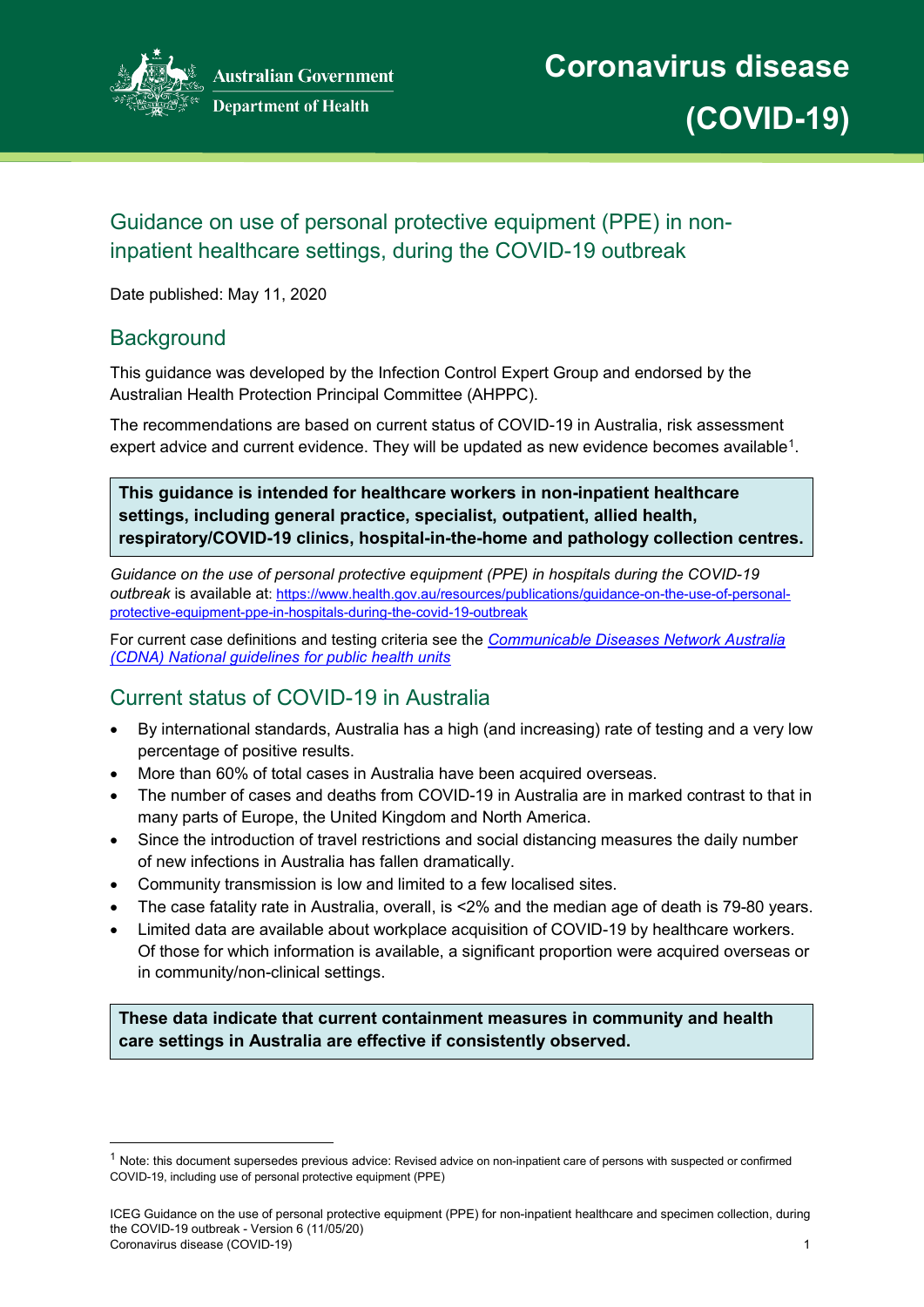# General guidance for patients presenting for non-inpatient healthcare

If a person, who is in quarantine or under investigation for COVID-19, has been in close contact with someone who has COVID-19 and/or has respiratory symptoms, needs medical attention for any reason (e.g. for possible COVID-19 or any other illness, injury or therapy) they are requested:

• to telephone the doctor or clinic before presenting.

Patients with symptoms suggestive of pneumonia (e.g. fever, difficulty breathing, frequent, productive coughing and/or tachypnoea etc.) should be referred to and managed in hospital.

• If symptoms are severe, call 000 and advise the operator of a potential COVID-19 risk.

When other patients phone for an appointment or present to the clinic, they should be asked about clinical and epidemiological evidence of COVID-19 (acute respiratory symptoms, fever, recent overseas travel or contact with a suspected/confirmed COVID-19 case).

• Note: In general, the use of nebulisers should be avoided and alternative medication administration devices (e.g. spacers) used.

## COVID-19 **is not** suspected

For a patient in whom there is no clinical or epidemiological evidence of COVID-19, who has no respiratory symptoms and is not in quarantine:

- **Standard precautions** apply as for all patients, including hand hygiene (5 Moments).
- Whether personal protective equipment (PPE) is required. should be determined by risk assessment, based on the patient's presenting complaint or condition.
- PPE should be used according to the *Australian Guidelines for the Prevention and Control of Infection in Healthcare (2019)*[2](#page-1-0).

In the context of the low rate of community transmission of COVID-19, in Australia, routine use of masks is not recommended.

- **Cough etiquette and respiratory hygiene** must be observed at all times.
- **Staff and patients should observe physical distancing:** stay at least 1.5 m away from other people including:
	- $\circ$  patients, except when physical distancing is impossible, e.g. during physical examination or clinical care,
	- $\circ$  members of the public, hospital visitors, AND
	- $\circ$  other staff e.g. in clinics and nonclinical areas during meetings, tea breaks etc.

## COVID-19 **is** suspected

Upon presentation of a person who is under quarantine or investigation, is a suspected or confirmed case of COVID-19 or has respiratory symptoms:

- Apply **standard precautions**, **cough etiquette/respiratory hygiene** and **physical distancing**, as above.
- Immediately give the patient a surgical mask and ensure they put it on correctly.
- Direct them to a single room, whether or not respiratory symptoms are present.

<span id="page-1-0"></span> <sup>2</sup> https://www.nhmrc.gov.au/about-us/publications/australian-guidelines-prevention-and-control-infectionhealthcare-2019#block-views-block-file-attachments-content-block-1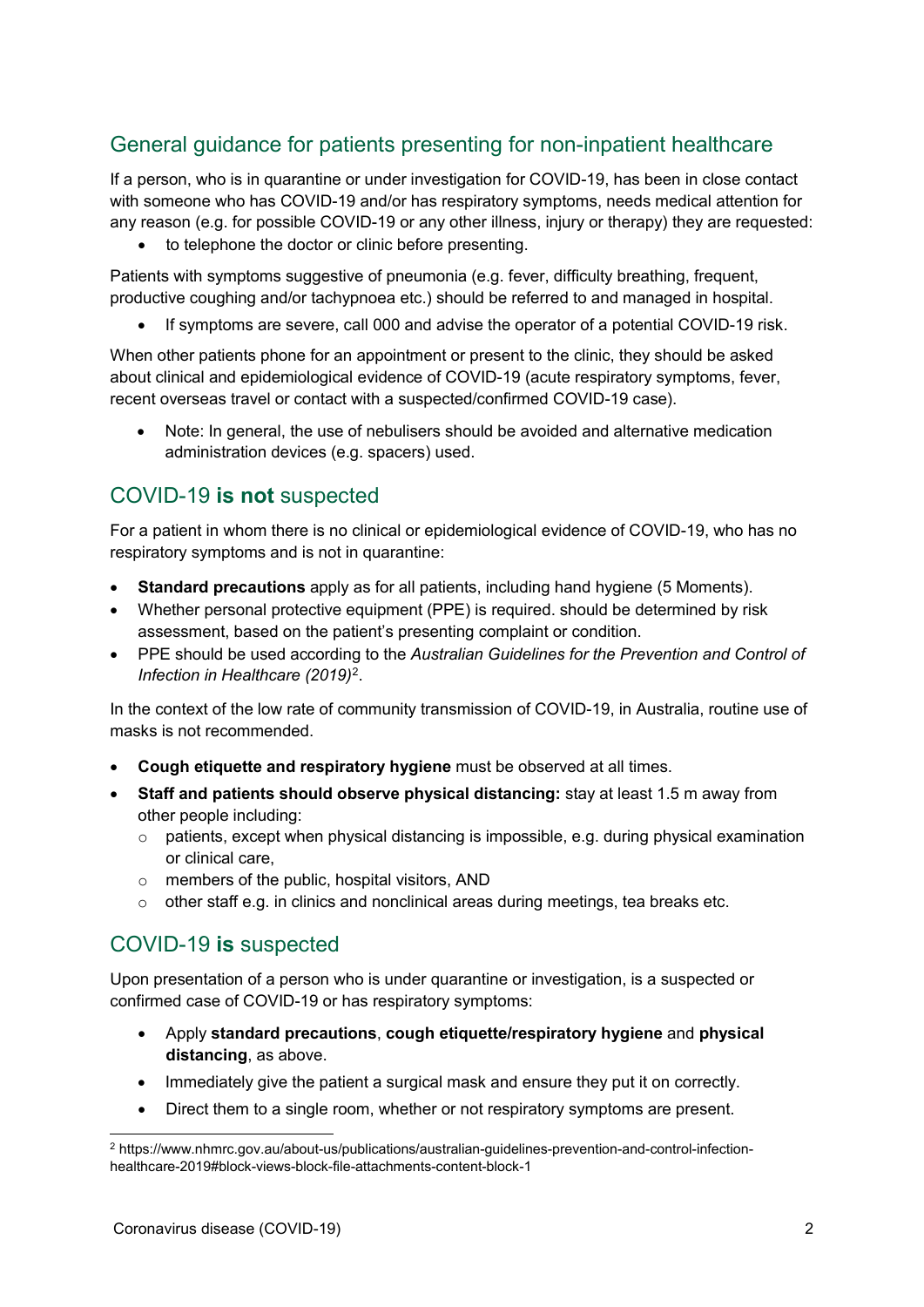- $\circ$  If a single room is unavailable, an area separate from other patient areas should be designated for assessment of suspected COVID-19 patients.
- The patient should be tested for COVID-19 (if this has not been done already).

# General guidance on the use of transmission-based precautions in patients with suspected or confirmed COVID-19

## **Transmission-based precautions should be used, in addition to standard precautions as follows**:

- **Contact and droplet precautions** for clinical consultation and physical examination of patients in quarantine or with plausible evidence or risk of COVID-19.
- **Contact, droplet and airborne precautions** should be observed if an aerosol generating procedure (AGP) is required for a patient with plausible evidence or risk of COVID-19.
- AGPs are unlikely to be required in non-inpatients settings, except in an emergency. See Appendix 1 for examples of emergency AGPs.

NOTE: Previous advice to use airborne precautions for care of patients with severe cough has been withdrawn because:

- viral load does not necessarily correlate with clinical condition
- coughing predominantly generates droplets
- a surgical mask worn by the healthcare worker, in conjunction with other recommended precautions, provides adequate protection.
- the patient wearing a mask, if tolerated, provides additional protection for others

## Clinical consultation in the context of suspected or confirmed COVID-19

These recommendations apply in non-inpatient settings in which consultation and physical examination are required for patients in whom there is a plausible suspicion or risk of COVID-19.

- Patients with acute respiratory symptoms should be asked to wear a surgical mask upon presentation to health care setting (or when a healthcare worker enters their home).
- The consultation should take place in a single room with the door closed or in a physically separate closed area designated for suspected COVID-19 cases.
- If a patient is in respiratory distress or has hypoxaemia or shock, immediately give supplemental oxygen and empirical antibiotics (and arrange urgent transfer to hospital).
- Perform hand hygiene before donning gown, gloves, eye protection (safety glasses or face shield) and surgical mask (in that order).
- After the physical examination is complete, specimen(s) for diagnosis of COVID-19 or other indications can be collected by the clinician, during the same consultation, or the patient referred to a pathology collection centre, as appropriate.
	- $\circ$  The patient will need to remove the mask during respiratory specimen collection. This should be done carefully, without touching the front of the mask or other objects or surfaces; the patient should hold the mask while specimen is collected, then replace it and perform hand hygiene before touching any surfaces or objects in the room.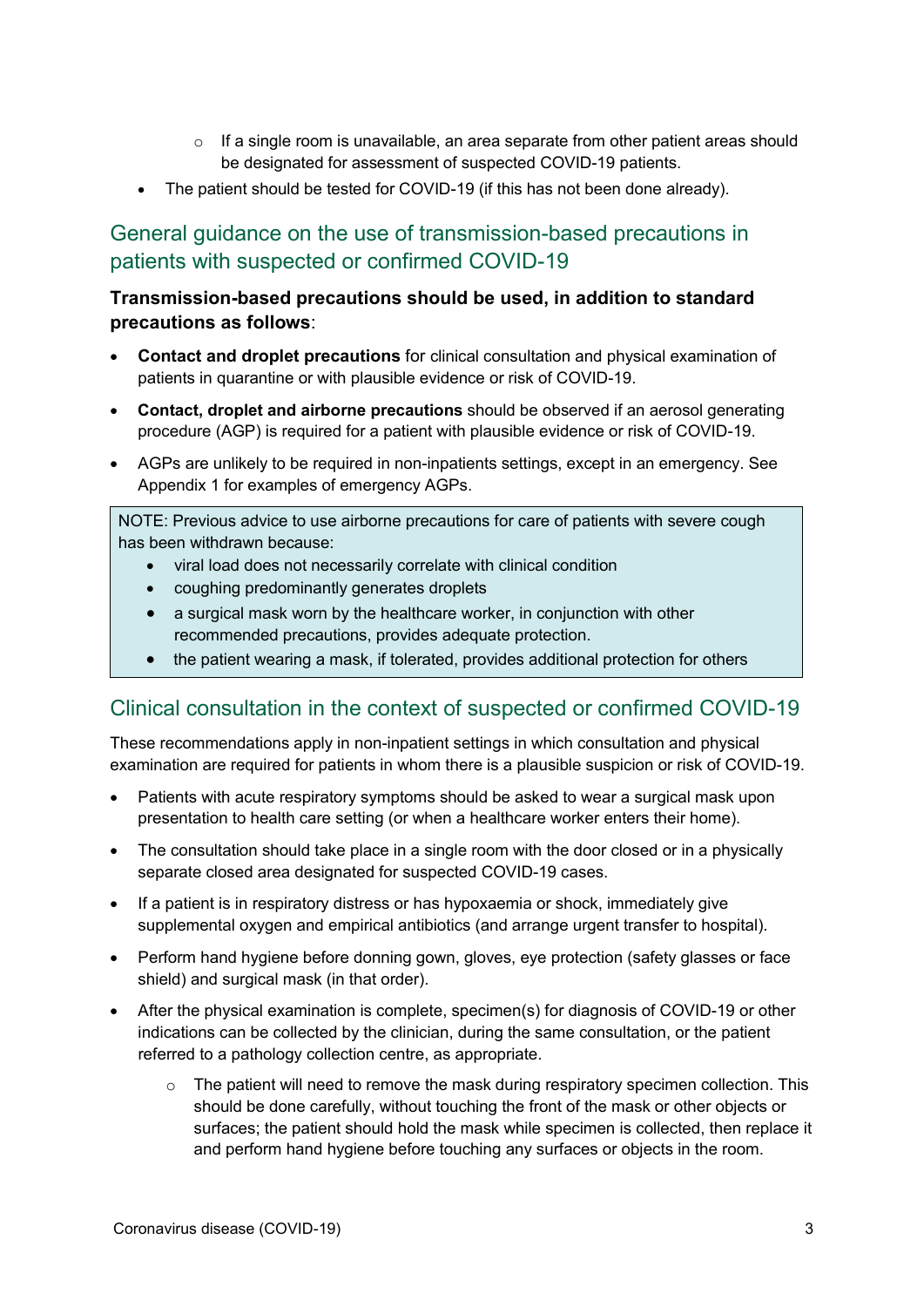- $\circ$  The patient should continue to wear the mask until s/he has left the premises and observe cough etiquette/respiratory hygiene.
- After consultation, remove gown and gloves, perform hand hygiene, remove eye protection perform hand hygiene, remove surgical mask and perform hand hygiene.
	- o Do not touch the front of any item of PPE during removal,
	- $\circ$  Perform hand hygiene at any stage if contamination is thought to have occurred
- The room surfaces should be wiped clean with detergent/disinfectant by a person wearing gloves, gown and surgical mask.

## Specimen collection in the context of suspected or confirmed COVID-19

The following precautions apply to specimen collection in a clinic or pathology collection centre, when it is the only procedure required.

If clinical examination is required, full contact and droplet precautions should be observed as described above.

## **Infection prevention and control precautions**

- Perform hand hygiene
- Use gloves, surgical mask and eye protection (safety glasses or face shield)
	- $\circ$  gloves must be removed, and hand hygiene performed after each patient, and new gloves put on before the next one
	- $\circ$  safety glasses and face shields can be worn during consecutive patients' specimen collections in the same location
		- $\circ$  if it is labelled as reusable, the face shield can be cleaned with a detergent/disinfectant wipe in between uses.
	- $\circ$  if surgical masks are in short supply, they can be used for periods up to 4 hours during consecutive patients' specimen collections in the same location
		- $\circ$  the mask should be discarded if it becomes wet or contaminated and on leaving the room
		- $\circ$  take care not to touch the mask while it is on; if the front of the mask is touched, remove and discard it, perform hand hygiene and put on a new one.
- The need for a gown or apron is based on risk assessment
	- $\circ$  A gown or apron is needed for specimen collection, only if close physical contact with a symptomatic patient or splash/spray of body substances is anticipated.
	- $\circ$  if worn, a gown or apron can be worn for specimen collections from consecutive patients in the same location.
		- o It must be changed if it becomes visibly contaminated
		- $\circ$  It must be removed when leaving the immediate area to avoid contaminating other environments

**Note**: For collection of upper respiratory samples from asymptomatic members of the public for surveillance purposes, standard precautions apply; perform hand hygiene between individual subjects.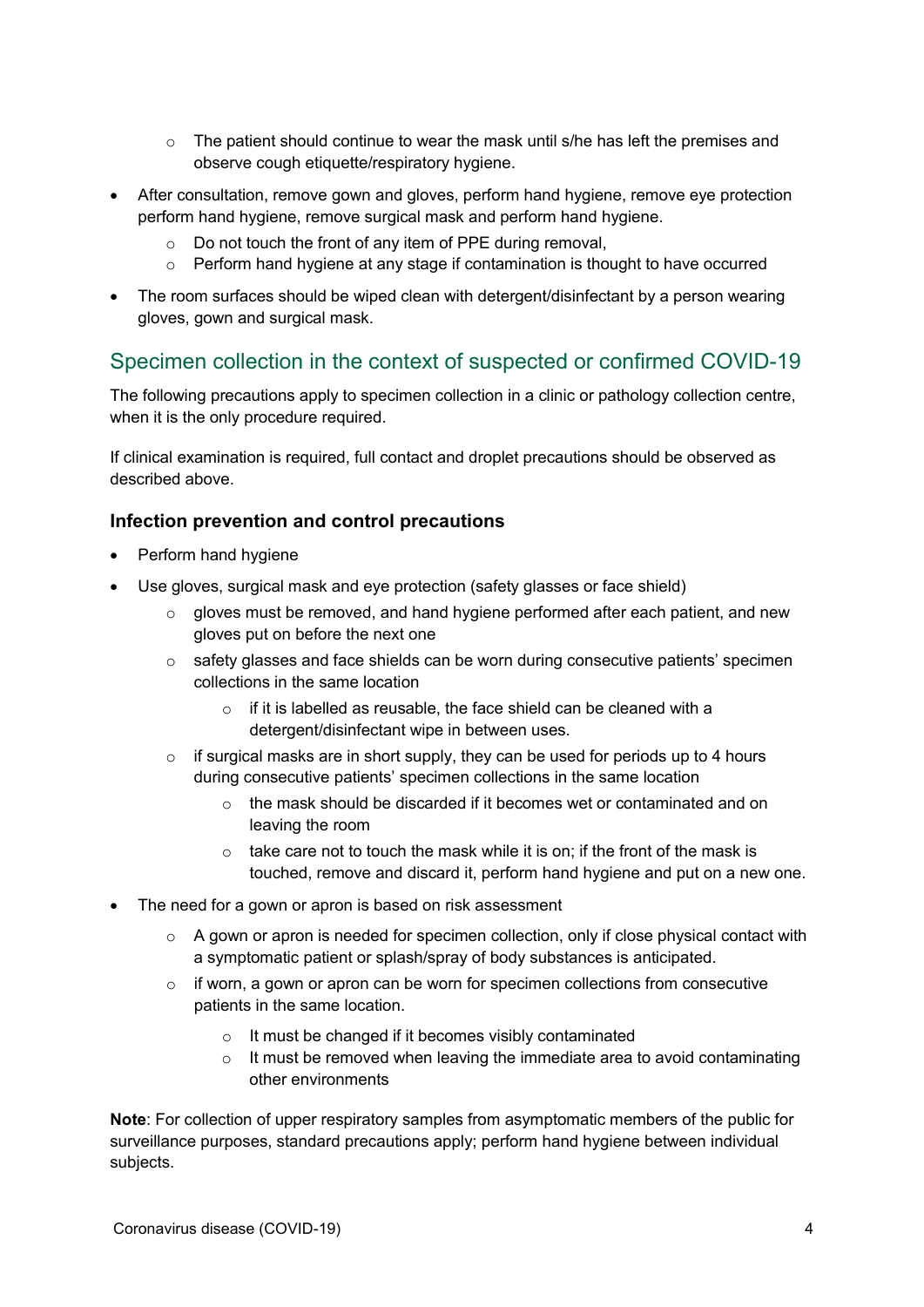## **Specimen collection**

Simple precautions to reduce the risk of exposure to respiratory droplets when physical distancing cannot be maintained:

- To collect upper respiratory swabs, stand slightly to the side of the patient to avoid exposure to respiratory secretions, should the patient cough or sneeze.
- Encourage the patient to maintain a slow breathing pattern and not hold the breath as this reduces the likelihood of gagging.
- Self-collection of a nasal swab is acceptable, with appropriate supervision.
- To collect a sputum sample from a patient with a productive cough:
	- $\circ$  Ask the patient to stand approximately 2 metres away and turn aside before coughing into the specimen container. OR
	- $\circ$  ask the patient to go outside or into another room to produce the specimen.

For a detailed description of methods of specimen collection for diagnosis of COVID-19 see: *PHLN guidance on laboratory testing for SARS-CoV-2 (the virus that causes COVID-19)* <https://www1.health.gov.au/internet/main/publishing.nsf/content/Publications-13>

#### **Removal of PPE**

- At the end of a specimen collection session:
	- o remove gloves; perform hand hygiene
	- o remove gown or apron (if worn), perform hand hygiene
	- $\circ$  remove face shield or safety glasses without touching the front, perform hand hygiene
	- o remove mask, without touching the front, perform hand hygiene.

#### **Environmental hygiene**

- In addition to routine cleaning, frequently touched surfaces should be wiped, after every patient, with detergent/disinfectant wipes or a detergent product, using a disposable cloth
- any contaminated or visibly soiled surface should be cleaned/disinfected. immediately

*Environmental cleaning and disinfection for health and residential care facilities* is available at: [https://www.health.gov.au/resources/publications/coronavirus-covid-19-environmental-cleaning-and-disinfection](https://www.health.gov.au/resources/publications/coronavirus-covid-19-environmental-cleaning-and-disinfection-principles-for-health-and-residential-care-facilities)[principles-for-health-and-residential-care-facilities](https://www.health.gov.au/resources/publications/coronavirus-covid-19-environmental-cleaning-and-disinfection-principles-for-health-and-residential-care-facilities)